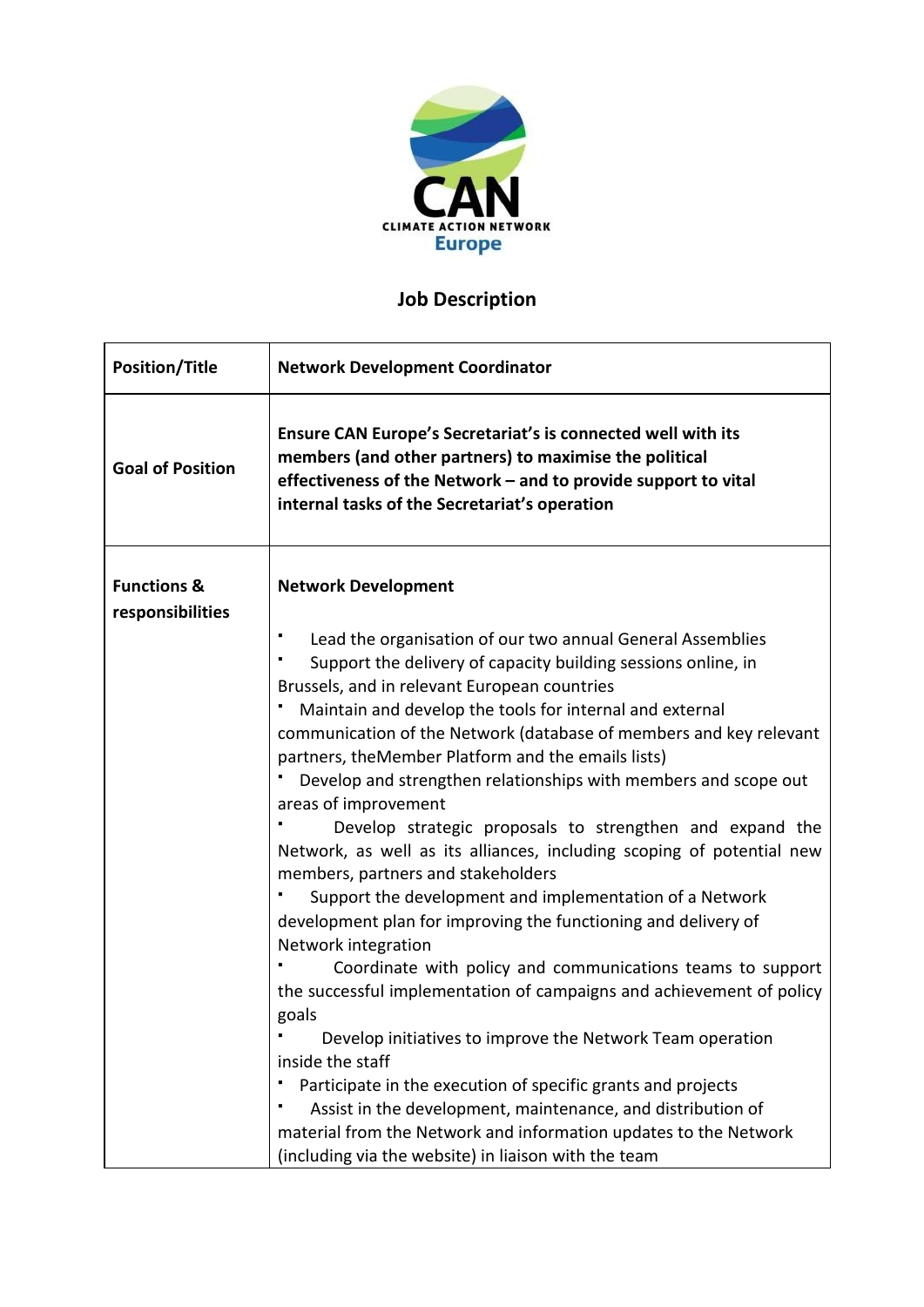|              | Participate in the development and perform regular evaluations                                                                                                                       |
|--------------|--------------------------------------------------------------------------------------------------------------------------------------------------------------------------------------|
|              | of Network usage and effectiveness                                                                                                                                                   |
|              | Provide support to other CAN Europe events and meetings and                                                                                                                          |
|              | related Network processes                                                                                                                                                            |
|              | Attend internal and external meetings relevant to development                                                                                                                        |
|              | of the Network and staying on top of overall political context                                                                                                                       |
|              | <b>Fundraising and Reporting</b>                                                                                                                                                     |
|              | Support fundraising efforts related to relevant policy dossiers and<br>assist the development of project concepts and applications in line with<br>CAN Europe's fundraising strategy |
|              | Regularly report on activities undertaken in writing through the                                                                                                                     |
|              | CAN Europe reporting system and against individual projects and grants<br>as required                                                                                                |
|              | <b>Internal Duties</b>                                                                                                                                                               |
|              | Participate in team-wide processes and matters relevant to the                                                                                                                       |
|              | organisation as a whole as required<br>Work on other projects as assigned by the line manager                                                                                        |
| <b>Time</b>  |                                                                                                                                                                                      |
| requirements | "Full-time position with the option for a 4/5 contract                                                                                                                               |
|              |                                                                                                                                                                                      |

| % of Time | <b>Main team responsibilities</b> |
|-----------|-----------------------------------|
| 10        | Administration and finances       |
| 10        | Communication and representation  |
| 80        | Coordination and outreach         |
| 80        | TOTAL                             |

| % of Time | <b>Specific responsibilities</b> |
|-----------|----------------------------------|
| 80        | Network development              |
| 10        | Fundraising and reporting        |
| 10        | Internal duties                  |
| 80        | TOTAL                            |